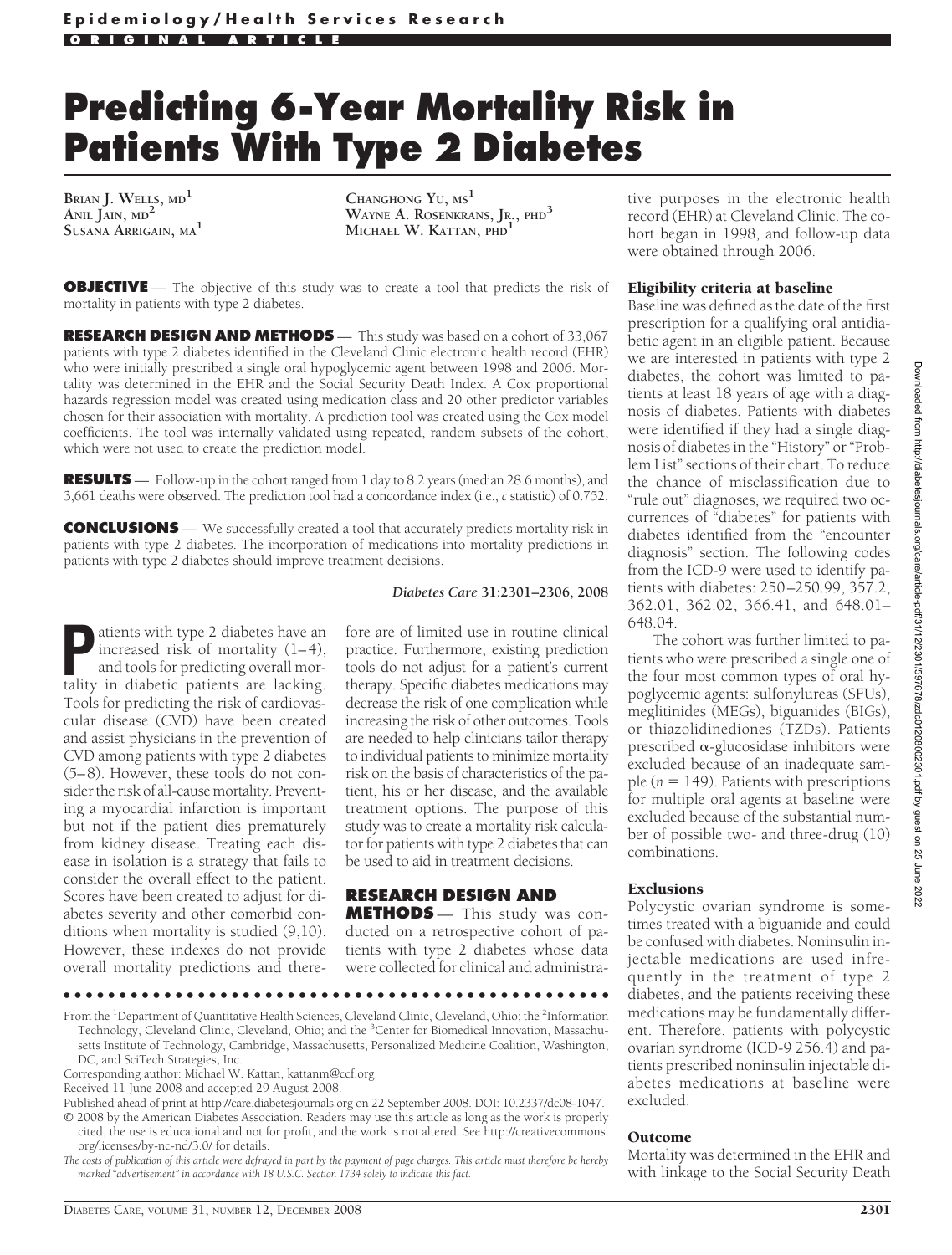## *Predicting mortality in type 2 diabetes*

Index (SSDI). Patients classified as deceased per the SSDI or the EHR but who continued to have vital statistics entered into the EHR were counted as alive.

# Predictor variables

The following variables were included in the model because of their independent associations with mortality in the literature: estimated glomerular filtration rate (GFR), A1C, BMI, systolic blood pressure (SBP), diastolic blood pressure (DBP), HDL and LDL cholesterol, triglycerides, history of congestive heart failure (CHF), history of coronary heart disease, smoking status, use of concomitant medications (insulin, ACE inhibitor/angiotensin receptor blocker [ARB], aspirin, clopidogrel, or lipid-lowering drug), new diabetes, sex, race, age, and oral medication class. Values for all of the predictor variables were extracted from the EHR. GFR was calculated from serum creatinine using the simplified equation from the Modification of Diet in Renal Disease Study Group (11). BMI was calculated using the standard equation (weight in kilograms divided by the square of height in meters). The baseline date was defined as the date of the first prescription for an oral hypoglycemic agent in a qualified individual. The baseline value for the predictor variables was defined as the value on the baseline date or the most recent historical value. If no historical lab or vital value was available then the value closest to the baseline date up to 21 days into the future was defined as the baseline. Patients were considered to be newly diabetic if they had been seen before their baseline date by either an endocrinologist or primary care physician at Cleveland Clinic and did not have a diagnosis of diabetes entered in the EHR at that time.

# Interactions

A limited number of interactions were explored for inclusion in the predictive model but for parsimony were only included if they were statistically significant  $(P < 0.05)$ . The following interactions were investigated in the model:

*Medication class GFR and medication class*  $\times$  *age*. The medication class interactions with GFR and age were included because of the precautions advised for use of biguanides in older adults and in patients with renal dysfunction (12).

*Sex race.* The interaction for sex and race was explored because of the higher risk of coronary heart disease seen in black women (13).

*Medication class CHF.* The interaction between medication class and heart failure was explored because of the precautions advised for using TZDs and BIGs in patients with CHF (12).

# Statistical methods

The analytic dataset was built using SAS, version 9.1. Missing values were imputed using Multiple Imputation by Chained Equations package, version 1.16, for R (14). Imputation was performed to maximize the available information and to reduce the potential bias introduced by deleting incomplete records. The imputation was performed using regression techniques that include all baseline patients and all baseline variables as predictors and without knowledge of the outcome. Linearity assumptions of the ordinal and continuous variables were relaxed by fitting the model using restricted cubic splines.

A Cox proportional hazards regression model was created with the predictor variables and interactions listed above with time to death as the outcome. Statistical analyses were performed using R for Unix, version 2.3.1 (15). The coefficients from the fitted Cox model were also used to develop an interactive Web-based tool that calculates the predictions automatically. The Webbased calculator is available from http:// www.clinicriskcalculators.org.

Tenfold cross-validation was used to validate our modeling approach. With this method, the data are randomly partitioned into 10 equal segments. One segment (10% of the data) is extracted before the prediction model is fitted. The model is fitted with the remaining 90% of the data, and the prediction accuracy is evaluated on the outcomes observed in the 10% subsample. The process is repeated (10 times) until each segment of the data has been used to assess the prediction accuracy. A calibration curve was created by plotting the quintiles of the predicted probabilities on the observed estimates for the entire cohort. The model was also evaluated through the use of the concordance index (i.e., *c* statistic). In this process, the model is graded on its ability to differentiate between all possible discordant pairs of patients. (For example, patient 1 dies after 6 months in the cohort. Patient 2 dies after 3 years in the cohort. Does the predictive model correctly show that patient 1 had a higher risk of death?)

Concordance indexes can vary between 0.5 (chance) and 1.0 (perfect prediction).

**RESULTS** — The final cohort had a sample size of 33,067 patients. Table 1 shows the characteristics of the cohort at baseline by drug class. Overall, the patients were predominantly white with a similar proportion of men and women. Patients taking BIGs were younger, had less heart failure, and were more likely to have newly diagnosed diabetes compared with patients taking the other drugs. Patients taking TZDs were the most likely to be using insulin, whereas patients taking MEGs had the lowest levels of LDL cholesterol and triglycerides.

Cumulative mortality by drug class is shown in Fig. 1. There were 1,958 patients followed for at least 5 years. The median length of follow-up was 28.6 months (range 1 day–8.2 years). The number of deaths per drug class were 799, 135, 2,220, and 507 for BIGs, MEGs, SFUs, and TZDs, respectively.

The interaction between race and sex was not found to be statistically significant and was removed from the model for parsimony. The other interactions (medication  $\times$  GFR, medication  $\times$  age, and medication  $\times$  CHF) were all statistically significant. The medication  $\times$  CHF interaction was the least significant of these interactions and was removed from the final model to reduce the size of the final nomogram. Figure 2*A* and *B* shows the paper-based nomogram for predicting 6-year survival (model coefficients are available in the supplemental table in an online appendix, available at http:// dx.doi.org/10.2337/dc08-1047).

The BIGs were associated with the lowest risk of mortality in younger patients. Because of the interactions between medication with GFR and medication with age, the medication associated with the highest probability of survival varied according to individual patient characteristics. As expected, smoking and high levels of A1C were associated with lower survival. LDL had a U-shaped relationship with mortality. The lowest risk of mortality was associated with an LDL of 150 mg/dl and increased with higher or lower LDL levels.

Figure 3 shows the calibration curve for the mortality prediction. The predicted survival was quite accurate at all quintiles of mortality risk. The concordance index for the survival prediction was 0.752, which indicates that the no-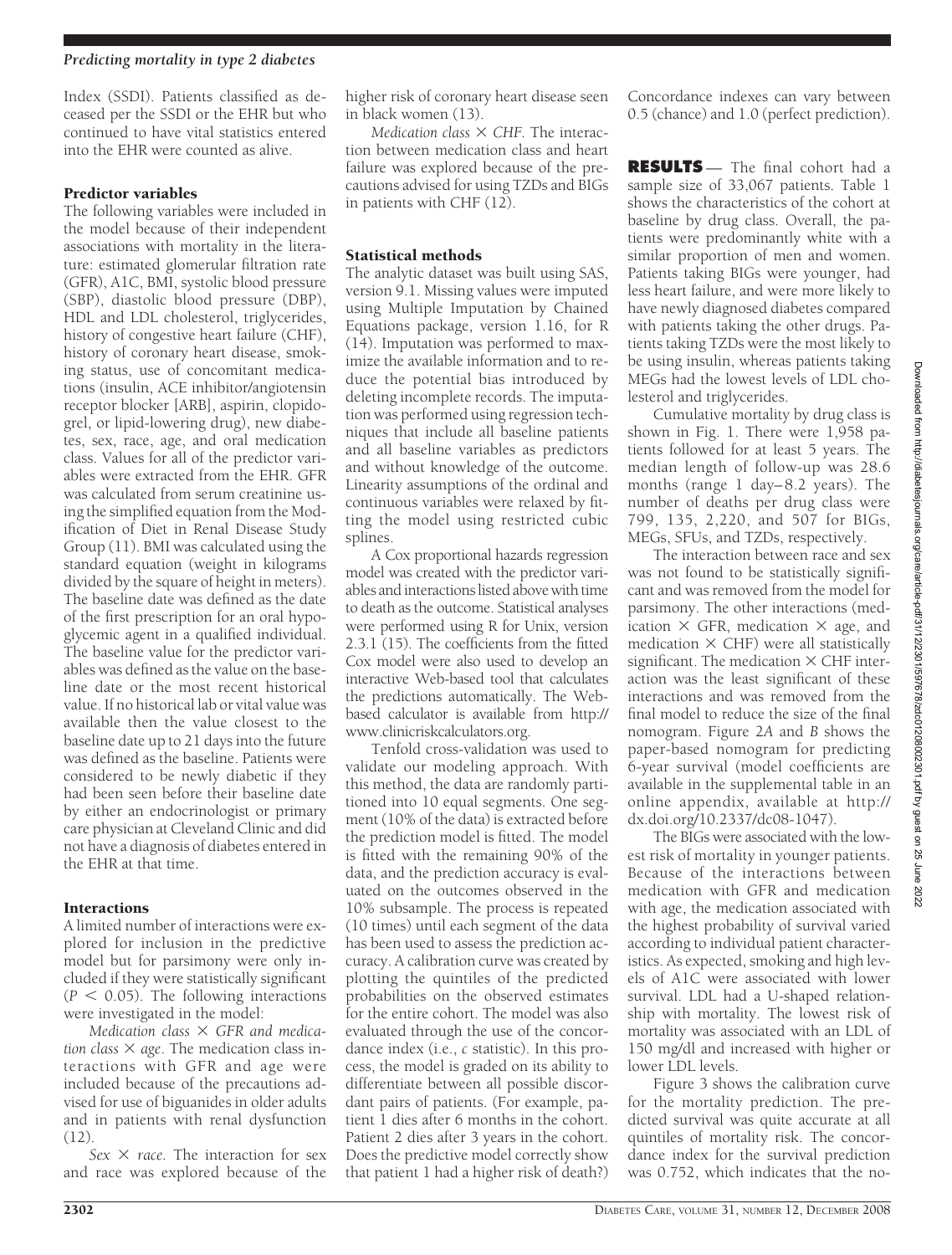**Table 1—***Baseline characteristics of patients by drug class after imputation*

|                                                   | BIG               | <b>MEG</b>        | <b>SFU</b>        | <b>TZD</b>        | Missing*      |
|---------------------------------------------------|-------------------|-------------------|-------------------|-------------------|---------------|
| n                                                 | 14,708            | 773               | 12,606            | 4,980             |               |
| Continuous variables                              |                   |                   |                   |                   |               |
| Age                                               | $57.8 \pm 13.7$   | $66.4 \pm 13.3$   | $66.4 \pm 13.2$   | $61.9 \pm 12.9$   | 0(0)          |
| BMI                                               | $33.5 \pm 7.5$    | $30.3 \pm 6.9$    | $31.1 \pm 6.9$    | $33.4 \pm 7.8$    | 13,986 (42.3) |
| $LDL$ (mg/dl)                                     | $110.1 \pm 39.0$  | $94.2 \pm 36.2$   | $107.4 \pm 39.2$  | $107.1 \pm 40.7$  | 17,347(52.5)  |
| HDL (mg/dl)                                       | $46.9 \pm 14.0$   | $49.4 \pm 16.3$   | $46.0 \pm 14.4$   | $46.2 \pm 14.1$   | 16,653(50.4)  |
| Triglycerides (mg/dl)                             | $203.6 \pm 229.6$ | $169.8 \pm 116.5$ | $202.9 \pm 211.6$ | $207.0 \pm 214.1$ | 16,861(51.0)  |
| Categorical variables                             |                   |                   |                   |                   |               |
| Male sex                                          | 6,733(45.8)       | 418(54.1)         | 6,961(55.2)       | 2,600(52.2)       | 2 (< 0.01)    |
| Caucasian                                         | 11,198(76.1)      | 647 (83.7)        | 9,844(78.1)       | 4,073(81.8)       | 1,175(3.6)    |
| Heart failure                                     | 431(2.9)          | 97(12.5)          | 1,030(8.2)        | 255(5.1)          | NA            |
| Insulin                                           | 1,934(13.1)       | 214(27.7)         | 1,371(10.9)       | 1,568(31.5)       | NA            |
| Aspirin                                           | 3,566(24.2)       | 243(31.4)         | 3,171(25.2)       | 1,325(26.6)       | NA            |
| Plavix                                            | 929(6.3)          | 98(12.7)          | 1,059(8.4)        | 516(10.4)         | NA            |
| ACE/ARB                                           | 7,286 (49.5)      | 443 (57.3)        | 6,699(53.1)       | 2,921 (58.7)      | NA.           |
| Cholesterol medication                            | 7,098(48.3)       | 409 (52.9)        | 5,630(44.7)       | 2,911(58.5)       | NA            |
| New diabetic                                      | 4,578(31.1)       | 37(4.8)           | 1,002(7.9)        | 399(8.0)          | NA            |
| Heart disease                                     | 1,533(10.4)       | 147(19.0)         | 1,791(14.2)       | 688 (13.8)        | NA            |
| Current smokers                                   | 2,310(15.7)       | 74(9.6)           | 1,795(14.2)       | 757(15.2)         | 8,195 (24.8)  |
| History of stroke or transient<br>ischemic attack | 591 (4.0)         | 64(8.3)           | 715(5.7)          | 264(5.3)          | NA            |
| $GFR$ (ml/min) $<$ 60                             | 1,875(12.7)       | 293 (37.9)        | 3,501 (27.8)      | 1,329(26.7)       | 10,702 (32.4) |

Data are means  $\pm$  SD or n (%).  $n = 33,067$ . All of the baseline characteristics showed significant differences when stratified by drug class. \*Number of missing values before imputation. NA, not applicable.

mogram was correct 75.2% of the time in identifying which patient had the highest risk among all possible discordant patient pairs.

**CONCLUSIONS** — The prediction tool created in this study was accurate in predicting 6-year mortality risk among patients with type 2 diabetes. The *c* statis-



tic of 0.752 indicates good discrimination ability of this tool, and the calibration curve shows that the prediction does not significantly overestimate or underestimate risk. If the current prediction tool performs well in other cohorts of patients with type 2 diabetes, it offers clinicians a tool for tailoring antidiabetes treatments with the aim of improving survival among patients with type 2 diabetes.

We are not aware of other tools designed to predict mortality in patients with type 2 diabetes in the clinical setting. It is hoped that the recently published Diabetes Complications Severity Index (DCSI) will improve the ability to adjust for the severity of type 2 diabetes in future regression models predicting mortality (9). However, the DCSI is not a stand-alone prediction tool and is designed to be used as a covariate in a larger model. We did not have all of the predictors necessary to add the DCSI score to our model.

The widespread use of this tool may be limited by the number of predictor variables that we included in the model and the requirement of GFR. We did not attempt to reduce the model using variable selection techniques (e.g., stepwise regression) because the omission of insig-Figure 1—*Mortality curve over time.* Note that the set of the night predictors tends to harm predic-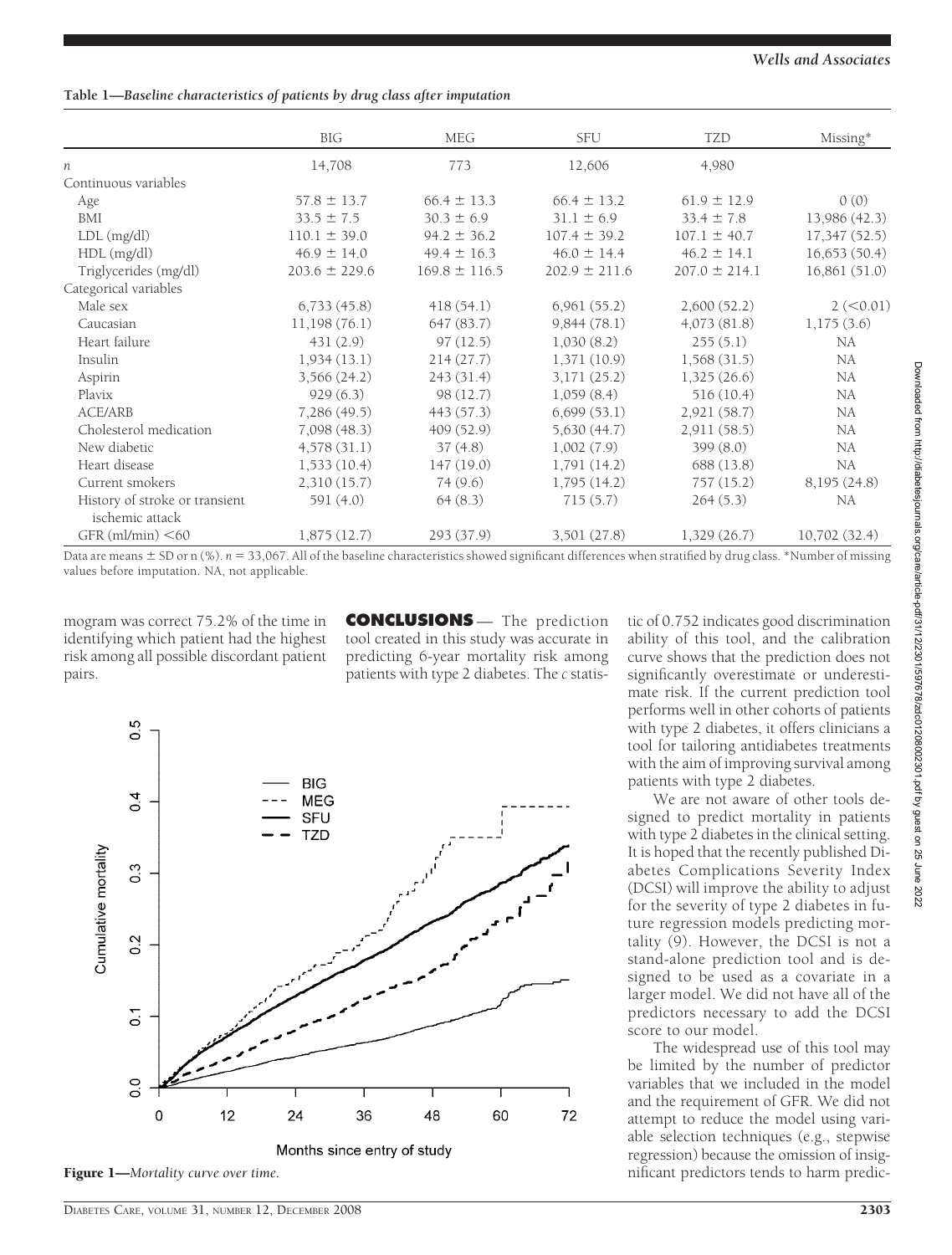# A

Points

Age (GFR=30 Medication=BIG) Age (GFR=60 Medication=BIG) Age (GFR=90 Medication=BIG) Age (GFR=30 Medication=MEG) Age (GFR=60 Medication=MEG) Age (GFR=90 Medication=MEG) Age (GFR=30 Medication=SFU) Age (GFR=60 Medication=SFU) Age (GFR=90 Medication=SFU) Age (GFR=30 Medication=TZD) Age (GFR=60 Medication=TZD) Age (GFR=90 Medication=TZD)

Hemoglobin A1c

Body Mass Index

Systolic Blood Pressure

Diastolic Blood Pressure

High Density Lipoprotein

Low Density Lipoprotein

 $\overline{\phantom{0}}$  $10$  $^{20}$  $30$  $40$  $50\,$  $60\,$  $70$ 80 90 100

 $100$ 

 $10$  $^{20}$  $30$ 

 $120 - 60$ 

 $\begin{array}{r} 126 \ 60 \ 80 \ 70 \ 200 \ 450 \ 150 \ 50 \end{array}$ 

 $\int_0$ 

 $\overline{60}$ 

 $^{40}$  $50$  $60$  $70$ 80 90  $100$ 

 $\sqrt{40}$  $\frac{1}{70}$ 긩80  $\overline{50}$  $\overline{60}$  $\overline{50}$  $40$  $\overline{60}$  $\frac{1}{70}$  $\overline{30}$  $40^{\degree}$  $\overline{30}$  $50$  $60$  $\frac{1}{70}$  $40$ 긞  $60$  $70$  $\sqrt{40}$  $\overline{60}$  $\frac{1}{70}$ 品  $\sqrt{40}$ 7<br>80  $\overline{60}$  $\frac{1}{70}$  $40$  $\overline{50}$  $\overline{60}$  $\frac{1}{70}$ 고<br>80  $40\degree$  $\frac{1}{70}$ 品  $50$  $60$  $40$  $\overline{3}0$  $\overline{50}$  $60$  $\frac{1}{70}$  $\sqrt{40}$  $\frac{1}{50}$  $\frac{1}{60}$  $\frac{1}{70}$  $80$  $70$  $\overline{30}$  $40^{-}$  $50$  $\overline{60}$  $4<sub>0</sub>$  $50$  $60$  $\overline{70}$  $_{80}$  $\begin{array}{c}\n 9.14 \\
8.5 \\
35\n \end{array}$ <br>  $35$  $\begin{array}{r}\n 160,200 \\
\hline\n 140\n \end{array}$ 

# B

| Points                            | υ<br>10<br>ζU<br>ąυ<br>40<br>öΩ<br>öυ<br>70<br>ĕυ<br>Яņ                          |
|-----------------------------------|----------------------------------------------------------------------------------|
| Triglycerides                     | $250\,50$                                                                        |
| Gender                            | М<br>F                                                                           |
| Caucasian                         | Yes<br>$\sqrt{2}$                                                                |
| History of Heart Disease?         | $\sum_{N_O}^{Yes}$                                                               |
| History of Heart Failure?         | Yes<br>No                                                                        |
| Smoking Status                    | Quit<br>Nο<br>Yes                                                                |
| Is Pt on Insulin?                 | Yes<br>No                                                                        |
| Is Pt on an Ace Inhibitor or ARB? | No<br>$Y_{\text{es}}$                                                            |
| New Diabetic?                     | No<br>$Y_{\text{es}}$                                                            |
| Is Pt on Aspirin?                 | ەr<br>م<br>Yes                                                                   |
| Is Pt on Clopidogrel?             | Yes<br>No                                                                        |
| Is Pt on a Lipid Lowering Drug?   | Before Lipid Panel<br>No After                                                   |
| <b>Total Points</b>               | 'o<br>$\frac{1}{80}$<br>60<br>20<br>40<br>100<br>120<br>140<br>160<br>180<br>200 |
| 6-Year Survival Prob.             | $\overline{0.6}$<br>0.3<br>0.8<br>0.9<br>0.1<br>0.975 0.95<br>0.01               |
|                                   |                                                                                  |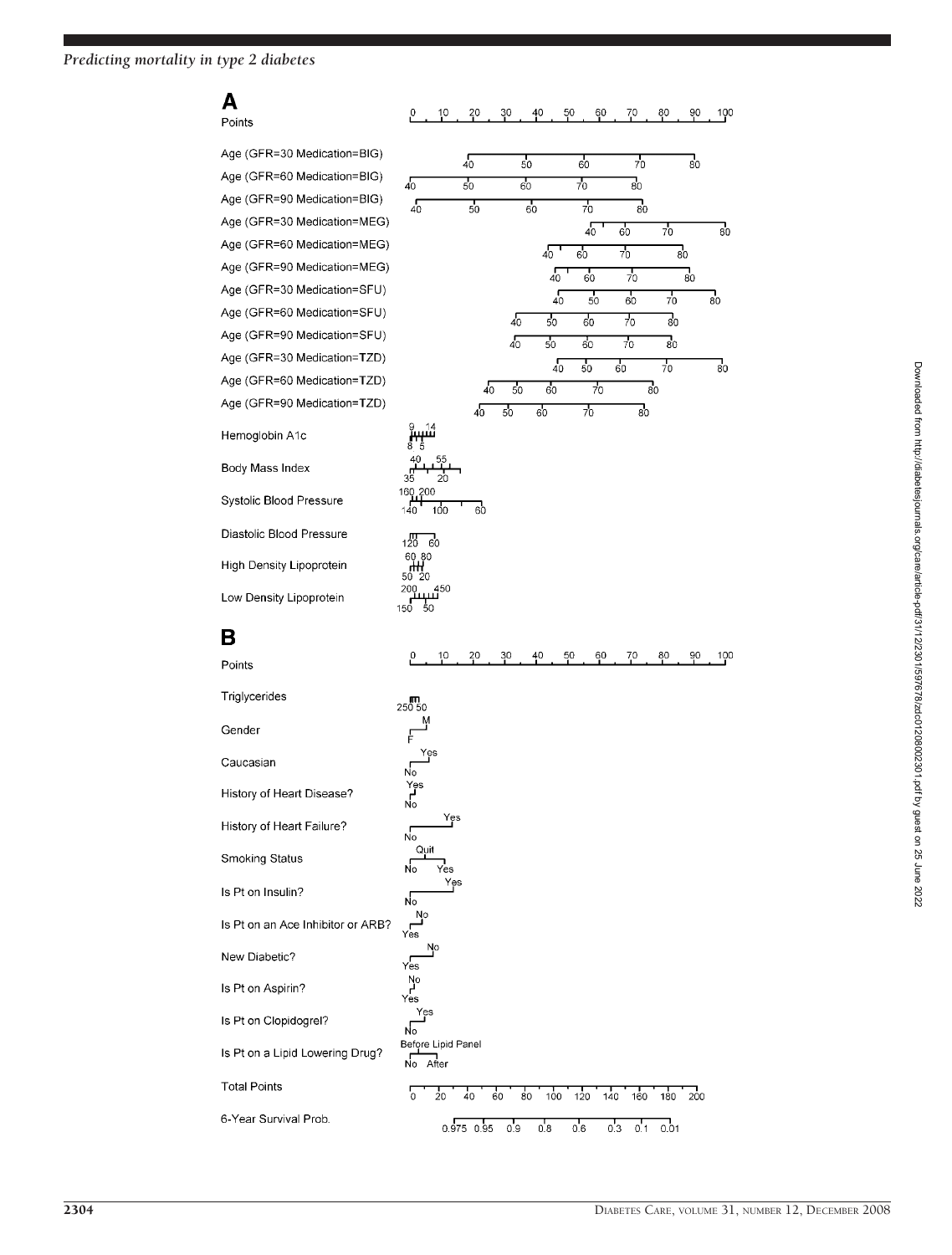

Figure 3—*Validation of the survival prediction. Vertical bars represent the 95% CIs by quintile. The 45° line represents a perfect prediction.*

tive accuracy (16). We hope that the online version of the calculator will make the model more user-friendly by calculating GFR automatically from serum creatinine and eliminating the need for the paper nomogram. The online calculator is available as mentioned earlier under STATISTICAL METHODS.

This study has several other weaknesses that should be discussed. First, there is the potential for misclassification bias surrounding the designation of the baseline oral medication. Prescriptions outside Cleveland Clinic are unknown, and we did not assess for medication

changes within our system. However, in a separate analysis of this cohort, we found that  $\sim$ 75% of patients were treated with the same oral diabetes medication throughout their time in the cohort. A second weakness of the study involves the substantial amount of missing data for some predictor variables. However, the imputation techniques used should help to limit the potential bias caused by simply eliminating incomplete records. Third, we were unable to accurately define the exact duration of type 2 diabetes. Patients whose diabetes was diagnosed on their

#### *Wells and Associates*

first visit to Cleveland Clinic will not be recognized as newly diabetic. However, duration of diabetes is probably captured by the presence or absence of comorbidities and other variables such as GFR. Diabetes complications may be the most accurate reflection of diabetes duration because the disease frequently goes undetected for years after it first appears (17). Young et al. (9) found that duration of diabetes was not independently predictive of mortality. In addition, the presence of comorbid conditions such as heart failure and stroke may be underdocumented in the EHR. However, there is no reason to suggest that the documentation would vary according to drug class. To maximize the presence or absence of baseline conditions, we included information beyond documentation of ICD-9 codes. For instance, patients with a documentation of a coronary revascularization procedure were considered to have a history of heart disease. Despite any possible lack of documentation in the EHR, the model performed very well. A final weakness could be the loss to follow-up that is inevitable in this type of study. Fortunately, we were able to link participants with the SSDI, which should capture deaths of patients regardless of loss to follow-up at Cleveland Clinic.

The major strengths of the study include the large sample size and cohort design. The good prediction accuracy obtained through the cross-validation of the model suggests strong internal validity of these results. The Web-based version of this calculator provides the tool in an easily accessible format for clinical use. The current model requires external validation before the applicability of this model to other patient populations will be known.

Figure 2—*Nomogram for predicting 6-year probability of survival. Instructions for using the nomogram are as follows. Estimate the patient's GFR from his or her most recent serum creatinine level. Locate the value of the patient's age according to baseline medication and GFR in* A*, draw a line straight upward to the Points axis to determine the number of points contributed by age. Repeat this process for the other variables in the model. Sum the points achieved for each predictor in* A*. Repeat this process in* B*. Sum the points obtained in both parts of the nomogram, and find this total on the Total Points axis at the bottom of* B*. Draw a straight line down from the total points axis to determine the probability of 6-year survival. An important point to note about nomograms is the U-shaped relationship. In this nomogram, for instance, the LDL cholesterol predictor variable has a U-shaped relationship with the probability of survival. This is presented in the nomogram by having the direct relationship on one side of the scale and the indirect relationship on the other side of the scale. LDL cholesterol levels from 150 to 0 are shown under the scale and have a direct relationship with survival, whereas LDL cholesterol values from 150 to 450 are shown on the top of the scale and have an indirect relationship with survival. In other words, a patient with an LDL cholesterol of exactly 150 has the highest probability of survival, and as the LDL cholesterol goes up or down from 150, the risk of mortality increases. An example of use of the nomogram is the following. A 50-year-old man with type 2 diabetes presents today for his first visit at Cleveland Clinic. The physician caring for the patient (Pt) wants to know the risk of mortality for this specific patient over the next 6 years if he or she prescribes a BIG. Here are the characteristics for this patient along with the calculation using the survival nomogram: age 50 years, taking BIG, GFR 60 ml/min (18 points); A1C 10.0% (3 points); BMI 35 kg/m2 (0 points); systolic blood pressure 140 mmHg (0 points); diastolic blood pressure 80 mmHg (3 points); HDL cholesterol 35 mg/dl (6 points); LDL cholesterol 100 mg/dl (1 point); triglycerides 200 mg/dl (1 point); male sex (3 points); Caucasian (7 points); no heart disease (0 points); no heart failure (0 points); no smoking (0 points); no insulin (0 points); no ACE/ARBs (5 points); not newly diabetic (10 points); aspirin, yes (0 points); no clopidogrel (0 points); and no lipid-lowering drugs (0 points). Total points* - *57. Probability of 6-year survival 0.94. Nomogram calculator available online from http://www.clinicriskcalculators.org.*